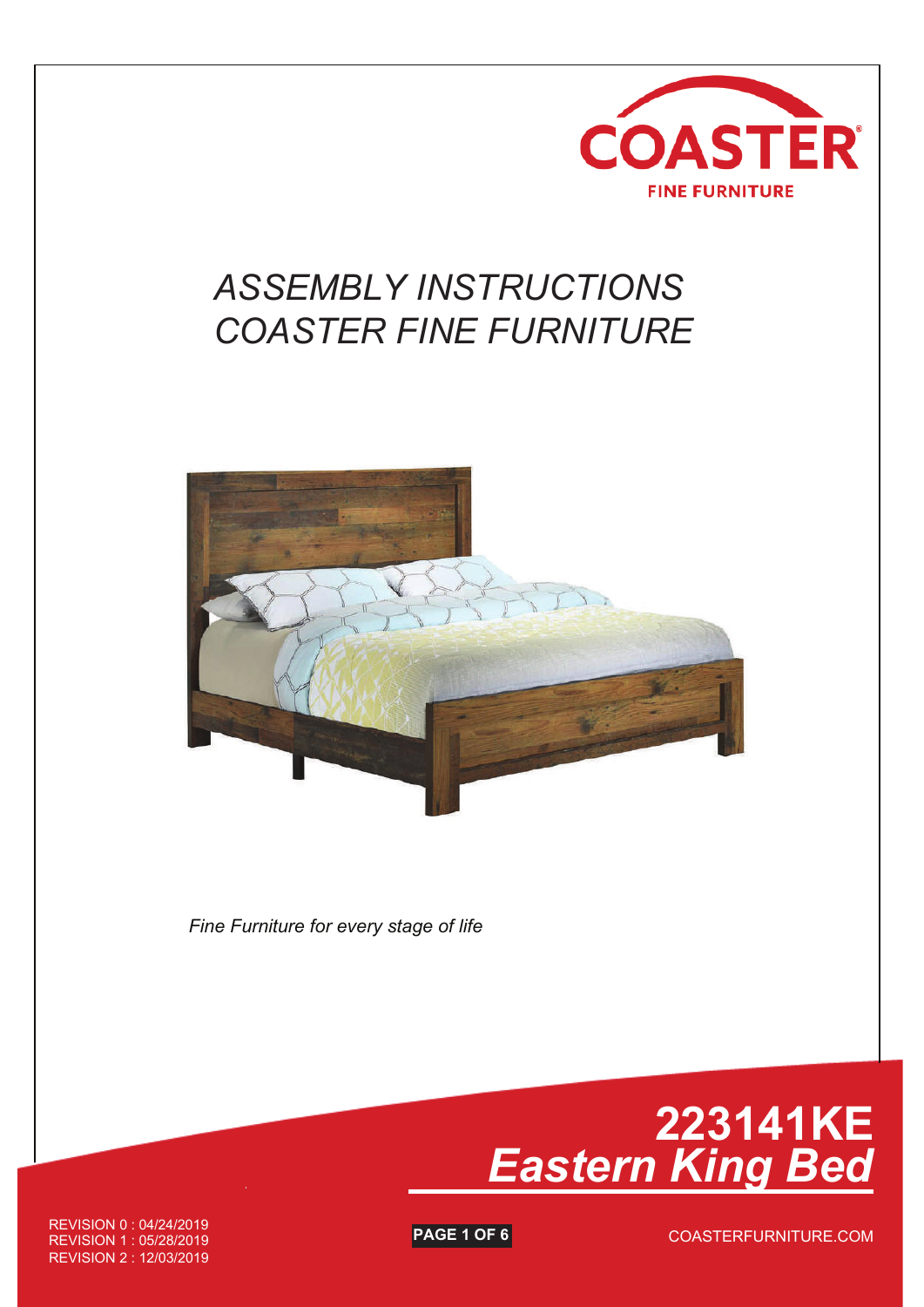## **ASSEMBLY INSTRUCTIONS**



### **ASSEMBLY TIPS:**

- 1. Remove hardware from box and sort by size.
- 2. Please check to see that all hardware and parts are present prior to start of assembly.
- 3. Please follow attached instructions in the same sequence as numbered to assure fast & easy assembly.



### **WARNING!**

1. Don't attempt to repair or modify parts that are broken or defective. Please contact the store immediately.

2. This product is for home use only and not intended for commercial establishments.

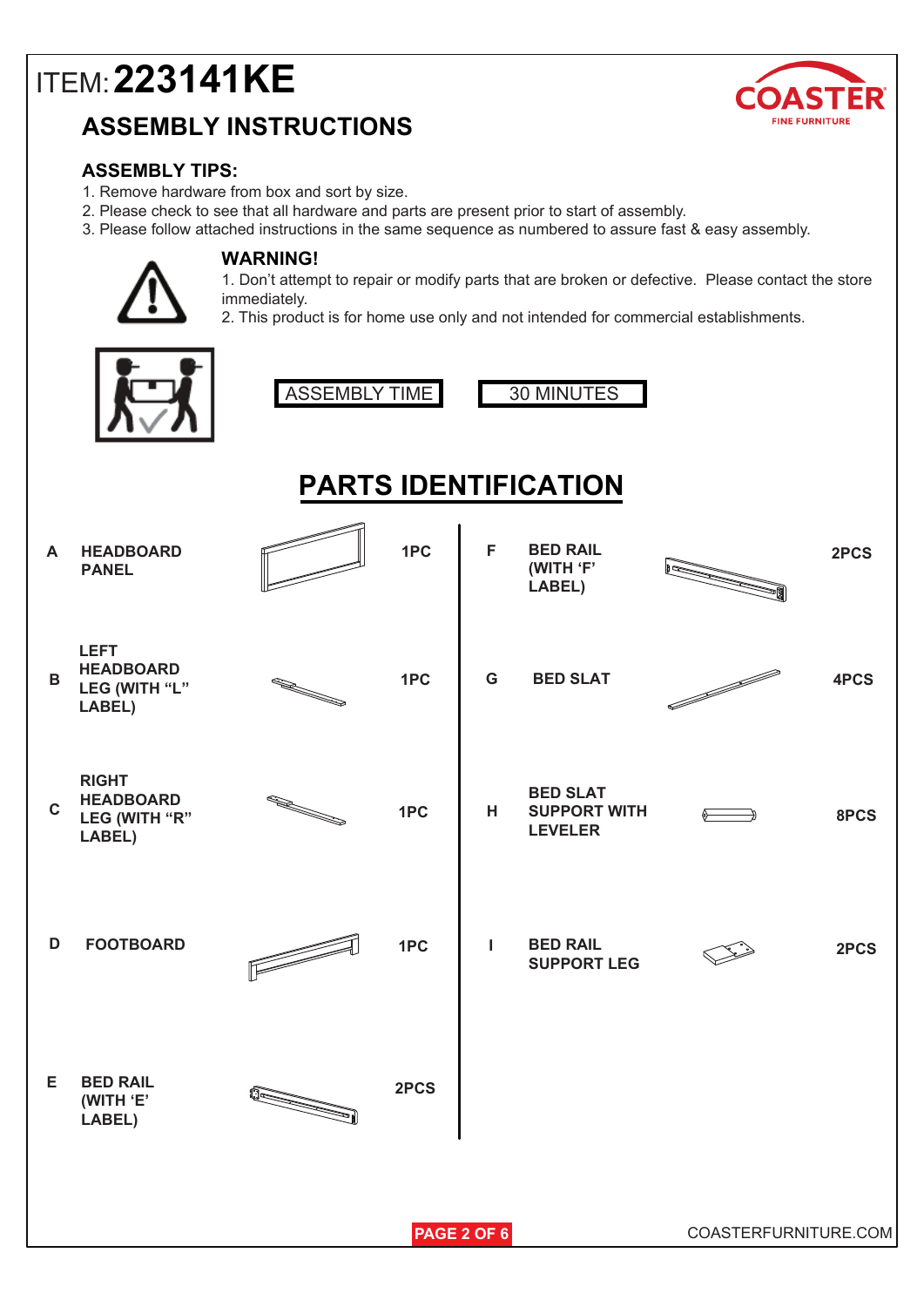### **ASSEMBLY INSTRUCTIONS**



#### **ASSEMBLY TIPS:**

- 1. Remove hardware from box and sort by size.
- 2. Please check to see that all hardware and parts are present prior to start of assembly.
- 3. Please follow attached instructions in the same sequence as numbered to assure fast & easy assembly.



#### **WARNING!**

1. Don't attempt to repair or modify parts that are broken or defective. Please contact the store immediately.

2. This product is for home use only and not intended for commercial establishments.

## **HARDWARE IDENTIFICATION**

| $\mathbf{1}$     | <b>BOLT1</b><br>(M8 x 20MM - RBW)                           | $\binom{6}{2}$                    | 8PCS | <b>SMALL ALLEN WRENCH</b><br>$\overline{7}$<br>(M4 x 65MM - BLK) |               | 1PC   |
|------------------|-------------------------------------------------------------|-----------------------------------|------|------------------------------------------------------------------|---------------|-------|
| $\overline{2}$   | <b>BOLT 2</b><br>$((M8 x 25MM - RBW)$                       | $\omega$ )) $\omega$              | 8PCS | <b>BIG ALLEN WRENCH</b><br>8<br>(M5 x 65MM - BLK)                |               | 1PC   |
| 3                | <b>BOLT 3</b><br>(M8 x 35MM - RBW)                          | $\omega$ )) $\omega$              | 6PCS | 9<br><b>LOCK WASHER</b><br>$(5/16"$ x 14 Ø - RBW)                | (M)           | 14PCS |
| $\blacktriangle$ | <b>BOLT4</b><br>(M6 x 35MM - RBW)                           | $\text{mmm}$<br>$\left( 0\right)$ | 8PCS | <b>10 FLAT WASHER</b><br>(5/16" X 22 Ø - RBW)                    | '0 ]          | 14PCS |
| 5                | <b>LONG FLAT HEAD</b><br><b>SCREW</b><br>(M4 x 32MM - RBW)  | (S) INDIED                        | 8PCS | <b>11 METAL BRACKET</b><br>$(1 x 18 x 20mm - BLK)$               | $\frac{1}{2}$ | 2PCS  |
| 6                | <b>SHORT FLAT HEAD</b><br><b>SCREW</b><br>(M4 x 16MM - RBW) | $\sum_{i=1}^{n}$                  | 4PCS |                                                                  |               |       |

#### **NOTE:**

**Phillips head screw driver is required in the assembly process; however, manufacturer does not provided this item.**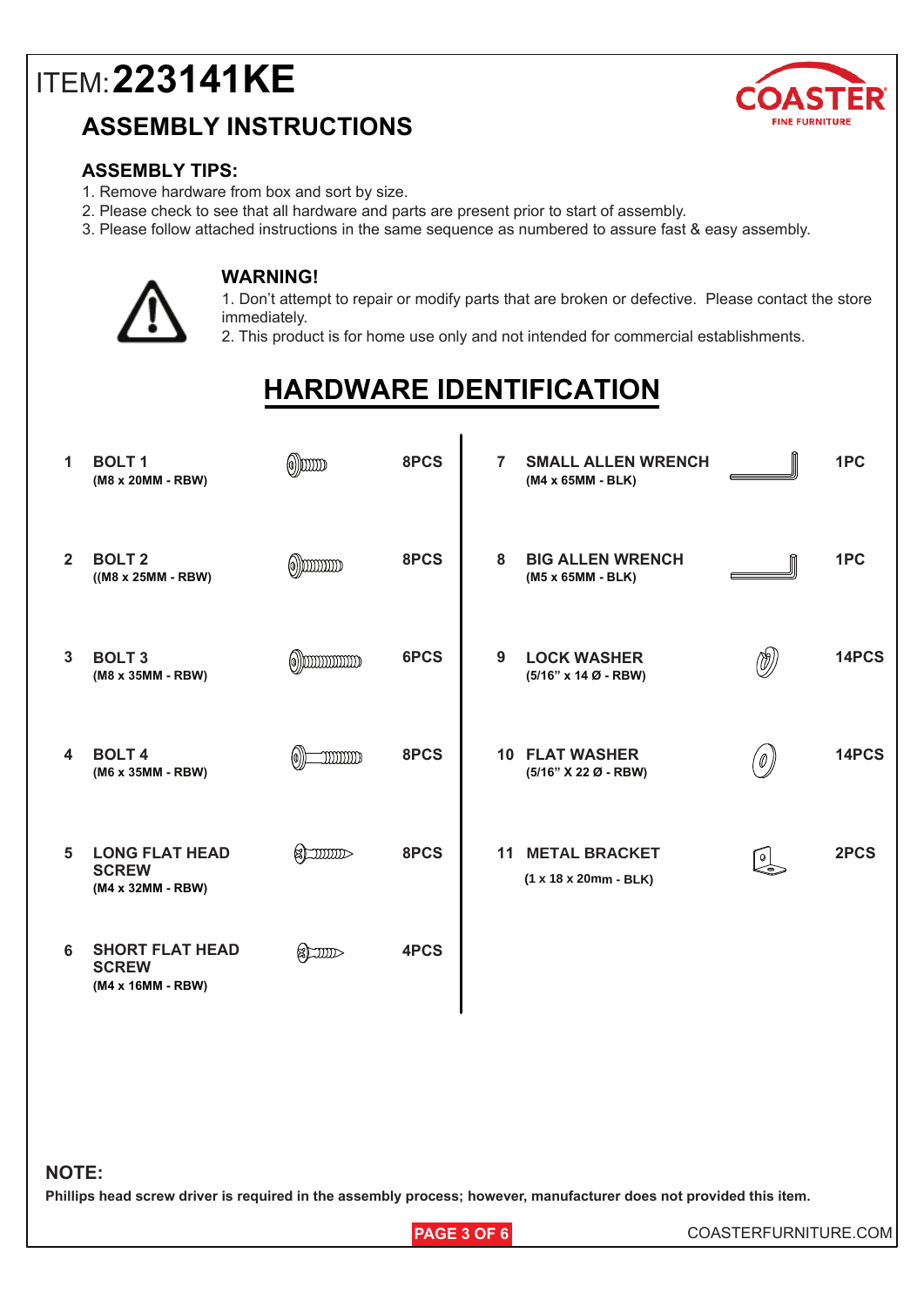### **ASSEMBLY INSTRUCTIONS**





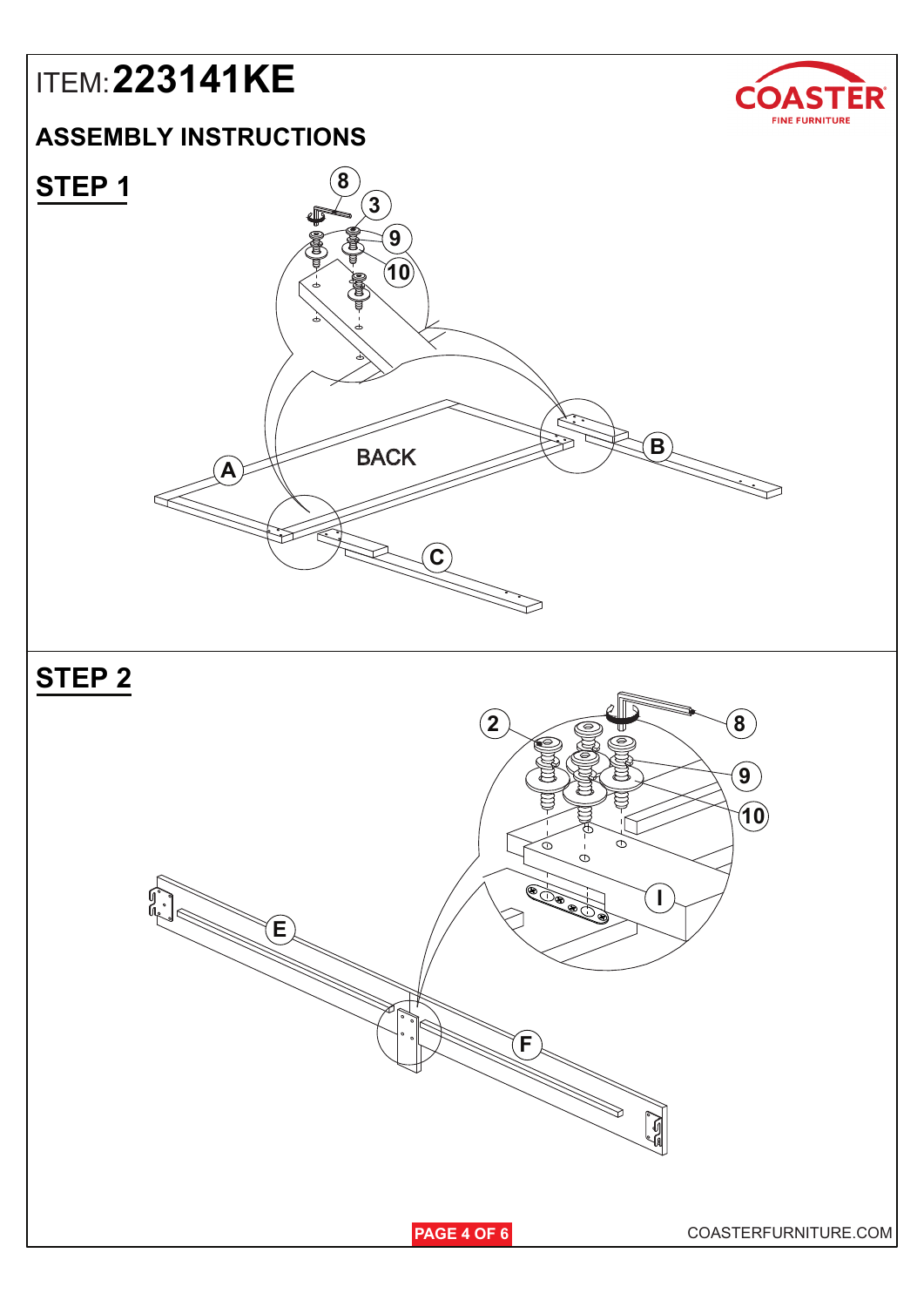## **ASSEMBLY INSTRUCTIONS**



## **STEP 3**

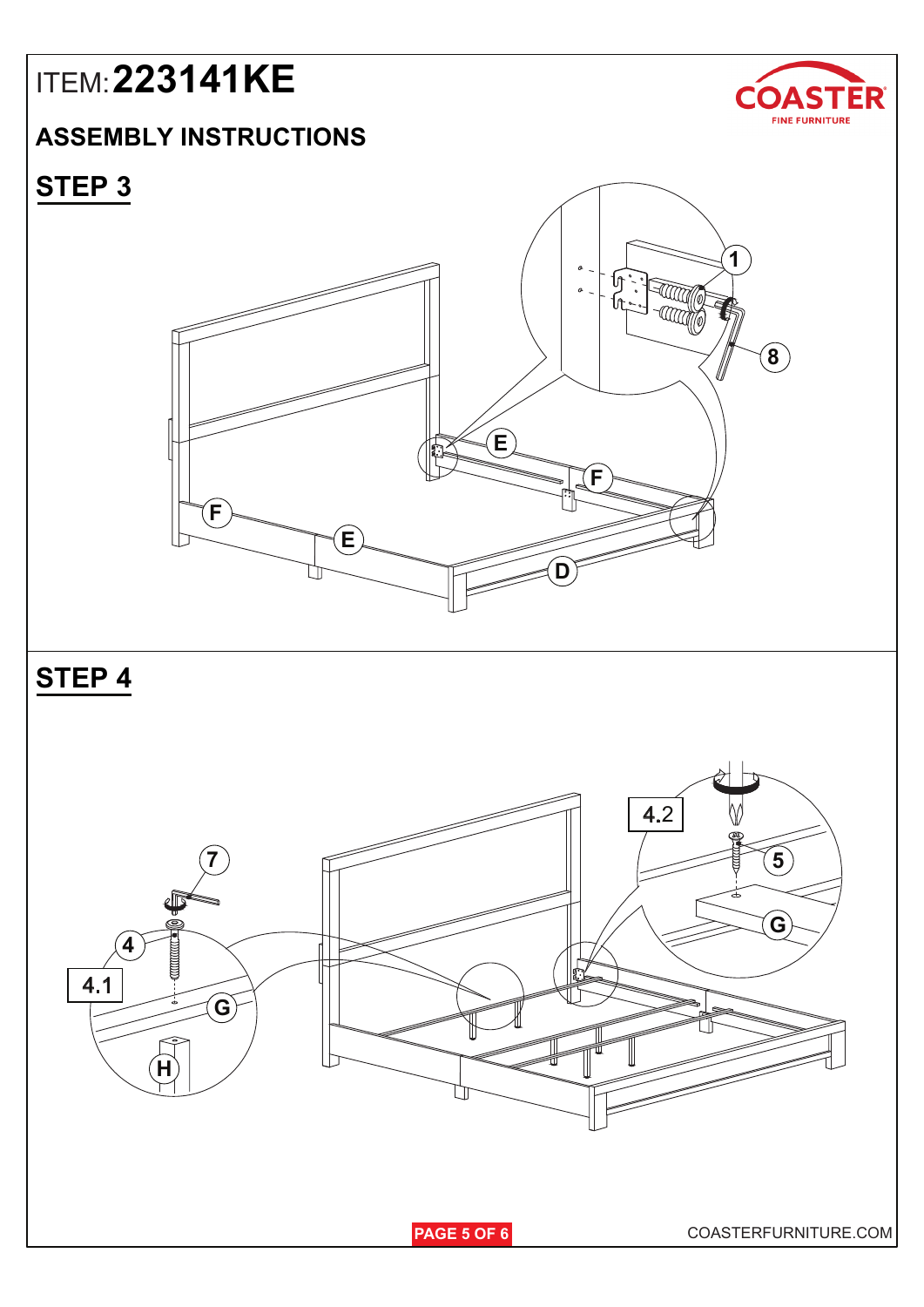## **ASSEMBLY INSTRUCTIONS STEP 5**





**PAGE 6 OF 6** COASTERFURNITURE.COM